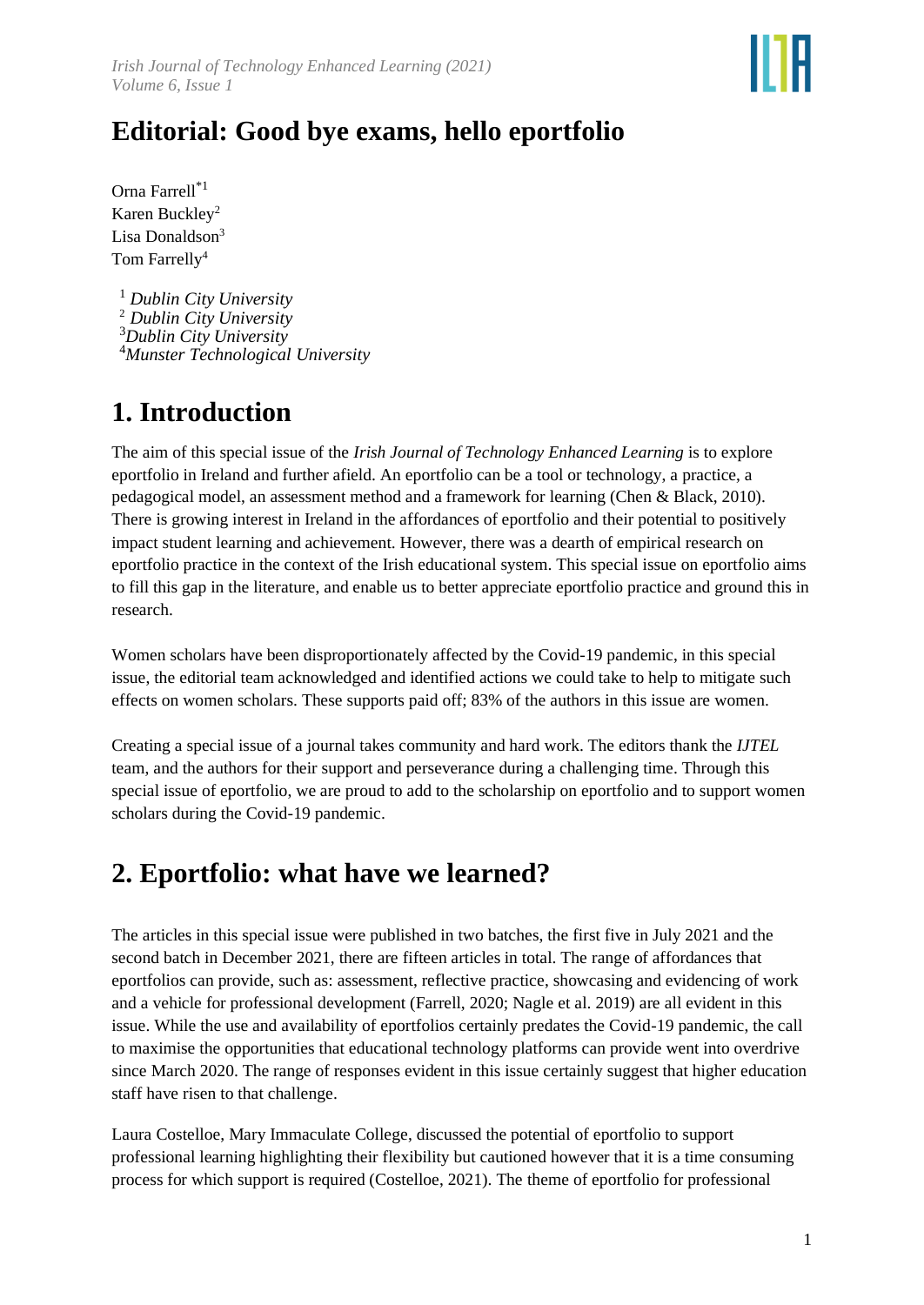learning was further explored by Marie O'Neill and Ken McCarthy in relation to the National Forum for the Enhancement of Teaching and Learning's PACT digital badge. Similarly, Kate Dunne and Pauline Logue investigated the effectiveness of eportfolio as an assessment approach for a postgraduate professional learning module.

The potential of eportfolio was also emphasised by James Gallen at Dublin City University. He shared how they contributed to the development of student critical awareness of social justice and supported links between course content and social justice issues. Gallen highlights the 'joy' of reviewing students' personal reflections with the creative inclusion of multimedia (Gallen, 2021). Reflection is also a key theme in the article by Ruth McManus, also from Dublin City University. She shared lessons learned in reflective journaling with Geography students, in particular referencing how reflective journals can benefit both students and educators through their use as a tool to share learning experiences, particularly useful as a 'safe space' in pandemic times (McManus, 2021). Continuing the theme of reflective learning and eportfolio Rita Zuba Prokopetz explored the use of reflective eportfolio projects with English language learners at Red River College in Canada. She found that the eportfolio projects, developed by the students individually and in collaboration with their peers, fostered engagement and feedback

Hazel Farrell, Waterford Institute of Technology, again picks up on the theme of creativity and eportfolios and their use as a multifunctional tool for final year Music students. The flexibility of the eportfolio platform facilitated a creative space for students to showcase their achievements which also then supported the marketing of the programme (Farrell, 2021). The practice report of Christine Ziegelbauer and Barbara D'Errico from the University of Konstanz again returns to the concept of 'potential'. In this case, she discusses that a well-supported eportfolio programme enables the display of the learners' potential in a teacher education programme (Ziegelbauer & D'Errico, 2021).

Aine Doherty and Chris McLaughlin's article highlights how eportfolios have translated so well to an area that traditionally has had a strong emphasis on face-to-face teaching; apprenticeships. We are often told that portfolios, electronic or otherwise, present a very useful vehicle for reflective practice. But that can sometimes beg the question: 'what does that look like in practice?' Sandra Flynn and Fiona Levie's proposed model - reflective learning portfolio-in-practice offers one possible practical response. Speaking of proposed solutions with a strong practice application, Tracey Harrington and Sandra O'Neill's article is a clarion call to the entire Irish nursing profession (and in particular the Irish Nursing & Midwifery Board) to embrace the possibilities presented by the adoption of nationally agreed eportfolio platform for registration and revalidation.

The issue features two articles focused on the eportfolio in the discipline of business studies. Roisin Donnelly reports on an initiative which explored the embedding of ePortfolios in programme-level assessment across the College of Business in the Technological University of Dublin. Roisin Lyons, Ciara Lynch and Eoghan McConalogue's report on the use of the eportfolio within a large class (over 600) in enterprise education in Dublin City University is an excellent illustration of how the size of class should not dissuade lecturers from adopting innovative assessment and feedback practices.

Two national studies of eportfolio practice feature in this issue, one based in Canada and the other in Ireland. Debra Hoven, Pamela Walsh, Rima Al-Tawil and Rita Zuba Prokopetz from Athabasca University investigated Canadian higher education eportfolio practice and explored how faculty or instructors of such eportfolio activities were selected and what professional development (PD) opportunities were available to them. In the Irish context, the Eportfolio Ireland steering group Orna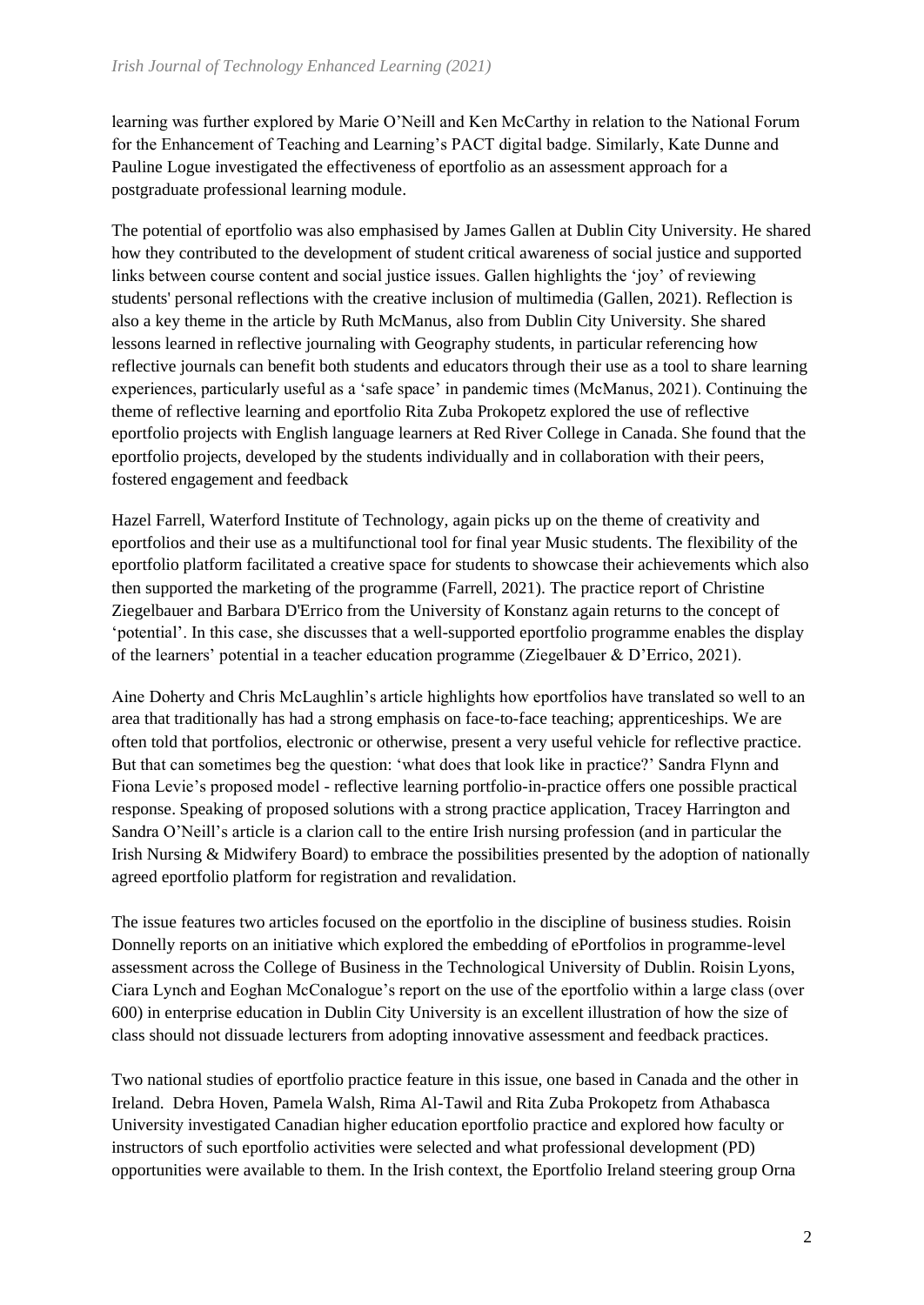Farrell, Karen Buckley, Lisa Donaldson and Tom Farrelly conducted a landscape snapshot of eportfolio practice and technologies across Irish Higher Education Institutes.

A number of interesting patterns are evident across the fifteen articles in the special issue; studies have begun to differentiate between disciplines, professional learning is a key theme and potential…reflection…creativity can be seen as core themes in eportfolio integrations that span many disparate applications. Whilst support and time do need to be afforded to eportfolio practice, the authors collectively assert the benefits of eportfolio to learners.

## **3. Supporting women scholars**

In May, 2020, #FemEdTech published a[n Open Letter to Editors and Editorial Boards](http://femedtech.net/published/open-letter-to-editors-editorial-boards/) denouncing the disproportionate impact of the COVID-19 pandemic on women researchers and scholars. Since then, further accounts have emerged of the impact of the pandemic and the related lockdowns on women researchers, specifically where women in academia are publishing fewer journal articles than they were before the public health emergency of international concern (PHEIC), WHO's highest level of alarm, was announced in January 2020.

Women scholars' research has been significantly impacted by the pandemic, partly due to domestic caring responsibilities associated with school and childcare closures (Hutt, 2020). It is well documented that women academics are disproportionately responsible for childcare and household duties, more likely to be in dual-career relationships with other academics, and have more service and teaching responsibilities in Higher Education (King & Frederickson, 2021).

In response, the editorial team acknowledged and identified actions we could take to help to mitigate such effects on women scholars. The editorial team provided the following supports to all authors: flexible deadlines and submission, supported online writing sessions and supportive, developmental feedback opportunities. As a result, this special issue contains submissions from 29 authors, of which 24 are women and 5 are men and where 97% of first authors are female. The editorial team are proud to have supported women scholars during the Covid-19 pandemic and hope that our supportive and flexible approach will serve as an example to the scholarly community.

# **4. Final thoughts**

The Covid-19 pandemic exposed the cracks in our traditional approaches to assessment. During the great onlining, traditional assessment methods such as face to face examinations were no longer possible and new forms of assessment such as eportfolio were embraced. It remains to be seen whether alternative assessment methods become mainstream in the long term as face-to-face campusbased exams are bound by ritual, bureaucracy and held in disproportionate awe in higher education. This is in spite of the educational literature indicating that traditional exams are a poor measure of student learning which encourage knowledge reproduction rather than critical engagement. According to Villarroel et al. (2020, p.38) exams "tend to measure lower order thinking skills in a decontextualized manner at a time when the literature frequently argues for the benefits of a richer, authentic approach to assessment".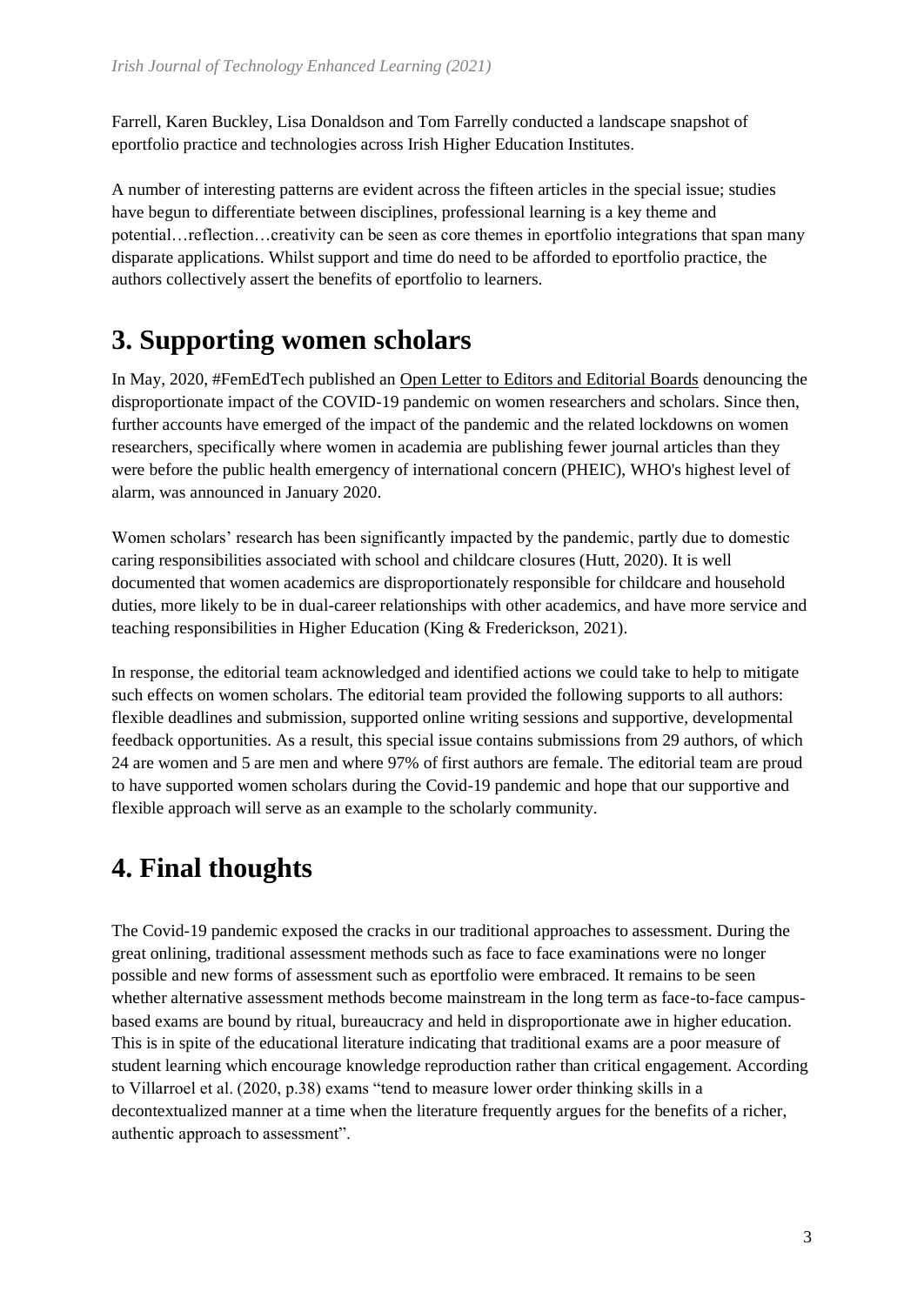What do students think? According to a recent IUA study, students preferred authentic continuous assessment to final summative exams, in fact "84% of students would favour continuous or open book assessments over formal examinations in an ideal learning environment (EDTL, 2021)". By contrast, a DCU study reported that 55% of students reported that online assessments were more stressful than face-to-face ones (Farrell et al., 2021).

A recent study conducted by the National Forum for Teaching and Learning in Higher Education (2020) about Irish higher education teaching and learning during the pandemic found that "there is an increased appetite to re-think traditional assessment practices". While this is a welcome positive outcome of the pivot online will it come to fruition in the long term? Two significant barriers to transforming higher education assessment identified by O'Neill and Padden (2021) were a perceived lack of time and support by academics.

In order to affect long term change in the area of assessment which incorporates the voice of students and academics, there needs to be a cultural shift in our attitudes to higher education assessment and a structural shift in how we allocate academics time, space and support to enable innovation in assessment. Will the Covid-19 pandemic be the lever for this systemic change?

Eynon & Gambino in High-Impact ePortfolio Practice: A Catalyst for Student, Faculty and Institutional Learning (2017) highlighted the potential value of eportfolio and how "ePortfolio done well" can advance student success; support reflection, and deeper learning. Many of the articles in this issue note the potential of eportfolio to support learning; how they facilitate reflection on the learning journey; and can creatively showcase skills and knowledge. The key point to consider is what is eportfolio 'done well'? The pandemic has proved a catalyst for eportfolio practice and certainly has seen an increase in eportfolio as an alternative assessment approach. It is important to ensure that integrating eportfolio is 'done well', sufficient explanation, supports and credit is afforded to their use. Without that, there is the potential for students to consider eportfolio as additional or bolted on work, without fully understanding or experiencing the manifold benefits of eportfolio….and that would be a terrible loss. This underscores the importance of this special issue; supporting and disseminating eportfolio research and sharing the learnings from eportfolio integration so that we can all practice eportfolio 'done well'.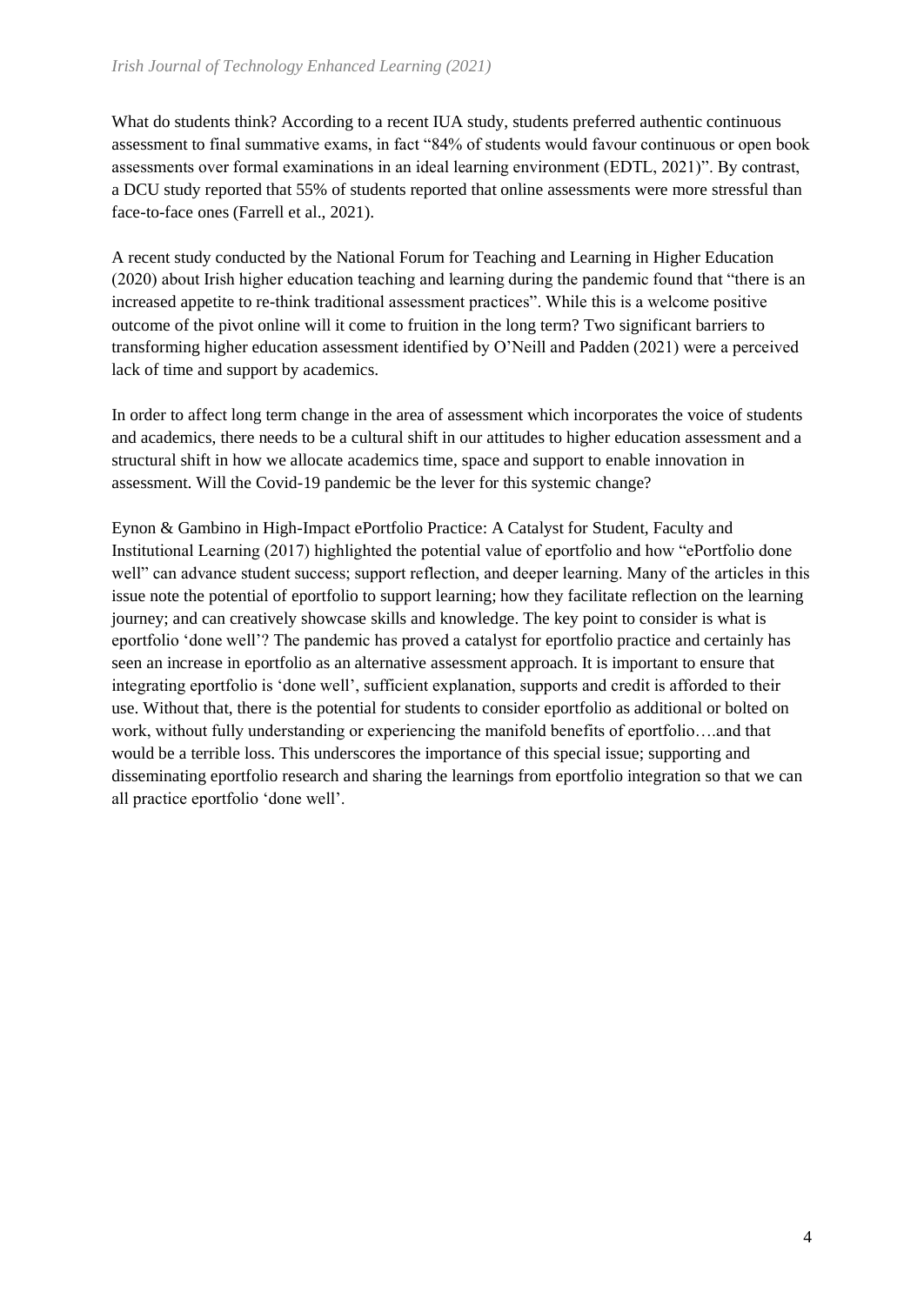### **References**

Chen, HL., Black, T. (2010). Using eportfolio to support an undergraduate learning career: An experiment with academic advising. *Educause Review.* Available a[t https://er.educause.edu/](https://er.educause.edu/)

Costelloe, L., (2021). Exploring the potential of digital teaching portfolios to support in/non-formal professional development for those who teach in Higher Education. *Irish Journal of Technology Enhanced Learning*, 6(1), 1- 13. https://doi.org/10.22554/ijtel.v6i1.72

EDTL (2021). Your Education, Your Voice, Your Vision: Results of the Student Campaign run by the Enhancing Digital Teaching and Learning project, April – May 2021. [https://edtl.blog/wpcontent/uploads/2021/08/IUA-EDTL-Your-Education-Your-VoiceYour-Vision-Full-](https://edtl.blog/wpcontent/uploads/2021/08/IUA-EDTL-Your-Education-Your-VoiceYour-Vision-Full-Report.pdf)[Report.pdf](https://edtl.blog/wpcontent/uploads/2021/08/IUA-EDTL-Your-Education-Your-VoiceYour-Vision-Full-Report.pdf)

Farrell, O., (2020). From Portafoglio to Eportfolio: The Evolution of Portfolio in Higher Education. *Journal of Interactive Media in Education*, 2020(1), p.19. DOI:<http://doi.org/10.5334/jime.574>

Farrell, AM, Buckley, K, Glynn, M, Lowney, R, Smyth, S, Stone, S. (2021). Moving large classes online: Illuminating the experience of the sudden transition of large, face-to-face programmes to the online environment in Dublin City University, in response to the Covid-19 crisis. Dublin City University. <https://doi.org/10.5281/zenodo.4574650>

Femedtech (n.d) *Open Letter to Editors and Editorial Boards: An Update – femedtech*. Retrieved 2 December 2021, fro[m](https://femedtech.net/published/open-letter-to-editors-and-editorial-boards-an-update/) <https://femedtech.net/published/open-letter-to-editors-and-editorial-boards-an-update/>

Femedtech (n.d) *Open Letter to Editors/Editorial Boards – femedtech*. Retrieved 2 December 2021, fro[m](https://femedtech.net/published/open-letter-to-editors-editorial-boards/) <https://femedtech.net/published/open-letter-to-editors-editorial-boards/>

Gallen, J. (2021). Eportfolios as Reflective Assessment of Social Justice. *Irish Journal of Technology Enhanced Learning*, 6(1), 22-28. https://doi.org/10.22554/ijtel.v6i1.89

Kuh, G. D. (2017). And now there are 11. In B. Eynon & L. M. Gambino, *High-impact ePortfolio practice: A catalyst for student, faculty, and institutional learning* (pp. vii-xi). Sterling, VA: Stylus

McManus, R. (2021). Lessons from reflective journaling in undergraduate eportfolios. *Irish Journal of Technology Enhanced Learning*, 6(1), 29-36. <https://doi.org/10.22554/ijtel.v6i1.81>

Nagle, L, O'Connell, M., Farrelly, T. (2019): A gap in governance: acknowledging the challenges of organic ePortfolio implementation, *Educational Media International*.<https://doi.org/10.1080/09523987.2019.1682271>

O'Neill, G., Padden, L., (2021). Diversifying assessment methods: Barriers, benefits and enablers. *Innovations in Education and Teaching International.* <https://doi-org.dcu.idm.oclc.org/10.1080/14703297.2021.1880462>

*Irish Journal of Technology Enhanced Learning*. (n.d.). Retrieved 2 December 2021, fro[m](https://journal.ilta.ie/index.php/telji) <https://journal.ilta.ie/index.php/telji>

King, M. M., Frederickson, M. E. (2021). The Pandemic Penalty: The Gendered Effects of COVID-19 on Scientific Productivity. *Socius*, *7*, 23780231211006976. <https://doi.org/10.1177/23780231211006977>

Matthewman, S., Huppatz, K. (2020). A sociology of Covid-19. *Journal of Sociology*, *56*(4), 675–683[.](https://doi.org/10.1177/1440783320939416) <https://doi.org/10.1177/1440783320939416>

National Forum for the Enhancement of Teaching and Learning in Higher Education (2020). Reflecting and Learning: The move to remote/online teaching and learning in Irish higher education. Retrieved 2 December 2021, fro[m](https://femedtech.net/published/open-letter-to-editors-and-editorial-boards-an-update/) [https://hub.teachingandlearning.ie/wp-content/uploads/2021/06/NF-2020-Reflecting-and-Learning](https://hub.teachingandlearning.ie/wp-content/uploads/2021/06/NF-2020-Reflecting-and-Learning-web-ready.pdf)[web-ready.pdf](https://hub.teachingandlearning.ie/wp-content/uploads/2021/06/NF-2020-Reflecting-and-Learning-web-ready.pdf)